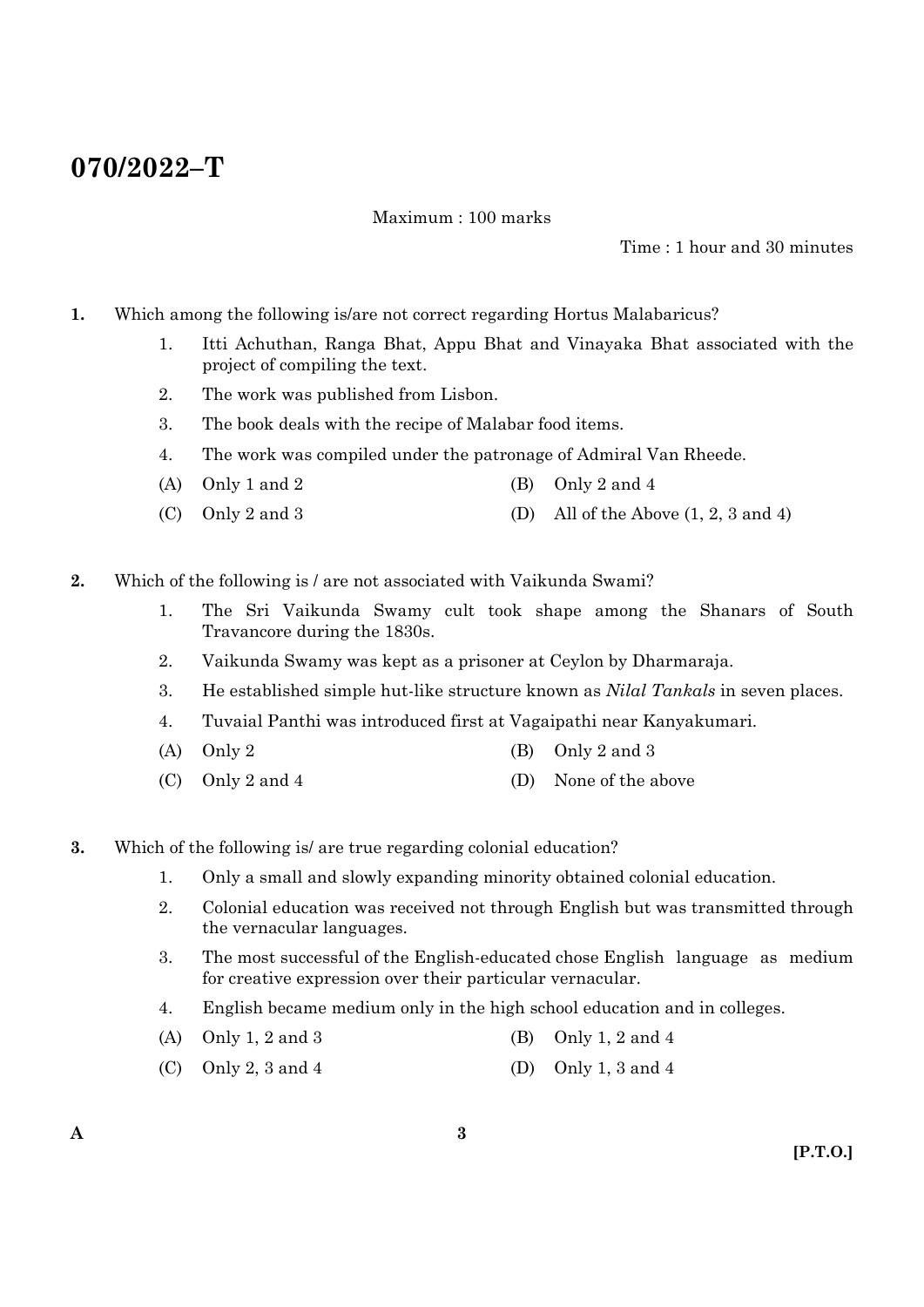- **4.** Which among the following is / are false regarding the Civil Disobedience Movement, 1930–31?
	- 1. On 6 April 1930, by picking up a handful of salt Gandhiji inaugurated the Civil Disobedience Movement.
	- 2. Khudai Khidmatgars played an extremely active role in the Civil Disobedience Movement.
	- 3. The Government demonstrated benevolent façade and acted sympathetically to the demonstrations to avoid repression.
	- 4. Women, students and youth played the most prominent part in the boycott of foreign cloth and liquor.

| (A) Only 1 and 2 | (B) Only 2 |
|------------------|------------|
|                  |            |

- (C) Only 2 and 3 (D) Only 3
- **5.** Which among the following is / are false regarding the Three Estates in Pre-revolutionary France?
	- 1. First Estate represented the nobility of France.
	- 2. The Second Estate comprised the Catholic clergymen spread across France.
	- 3. The Third Estate represented the vast majority of Louis XVI's subjects.
	- 4. The members of the Third Estate saw nothing in the First and second except social snobbery, undeserved privileges and economic oppression.
	- (A) Only 1 and 2 are false (B) Only 1, 2 and 4 are false
	- (C) Only 3 and 4 are False (D) Only 4 is false
- **6.** Which among the following is / are true regarding Kathakali?
	- 1. The initial evolution of Kathakali into a dance-drama depended on close artistic collaboration between royal patrons and their Nayar soldiers-turned-performers
	- 2. The first kathakali royal patrons were also authors of the first plays.
	- 3. The predominant 'green' colour of the make-up reflects the character's demonic nature.
	- 4. Bhashanaishadham Champu is the first written Kathakali Text.
	- (A) Only 2 is true (B) Only 1 and 2 are true
	- (C) Only 2 and 3 are true (D) Only 2 and 4 are true

### **070/2022–T 4 A**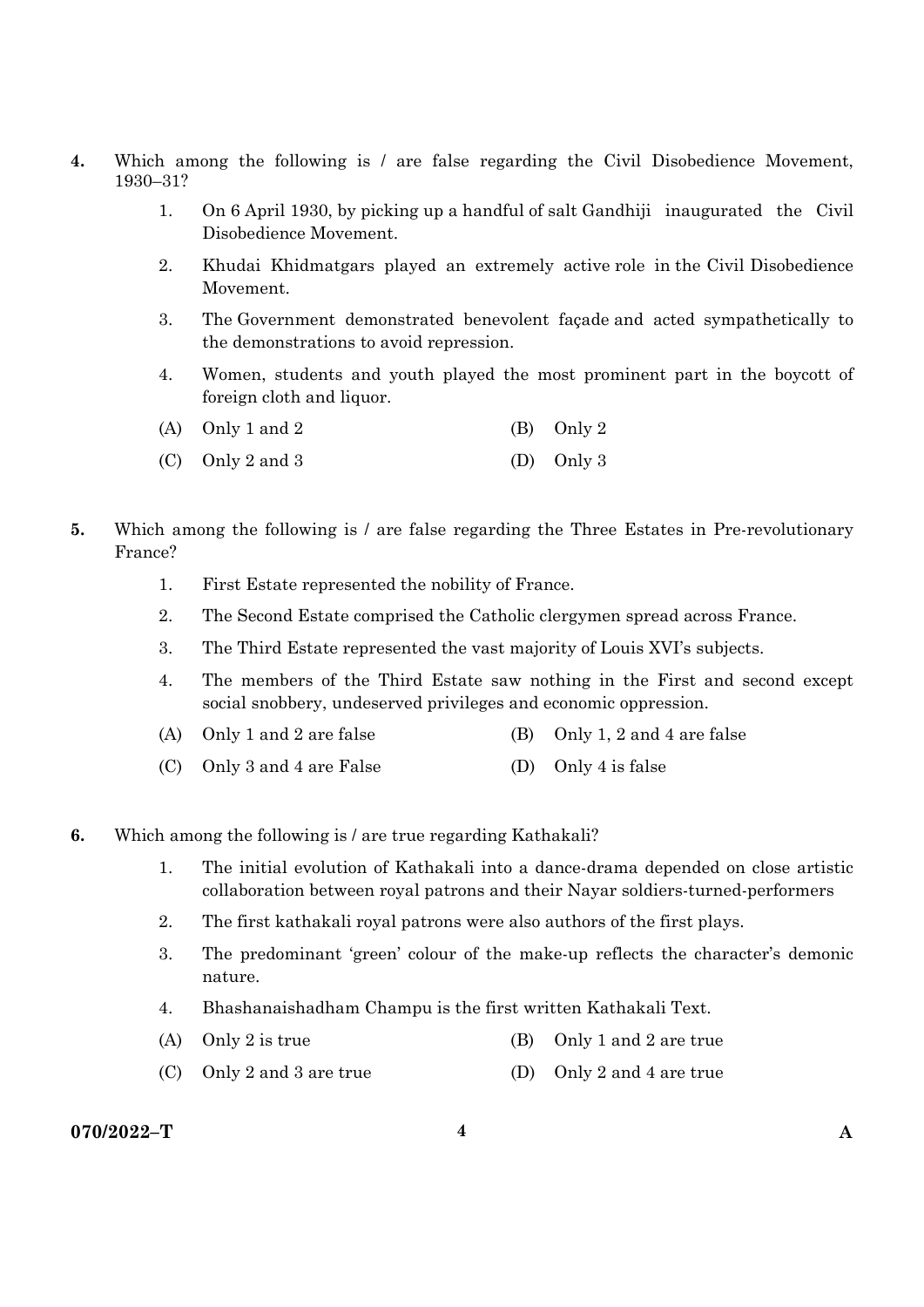- **7.** Which among the following was not an event participated by Jesse Owens in 1936 Summer Olympics held at Berlin?
	- (A) 100 meter dash (B) High Jump
	- (C) 200 Meter race (D) Long Jump

### **8.** Which among the following is/are not correct match?

- 1. Madhavikkutty Chandanamarangal
- 2. O.V. Vijayan Vargasamaram Swatwam
- 3. V.T. Bhattathirippad Aphante Makal
- 4. Vijayalakshmi Swayamvaram
- (A) Only 1 and 2 (B) Only 2 and 3
- (C) Only 2 and 4 (D) Only 3 and 4
- **9.** Which among the following Cultural Institutions is/are not situated in Thiruvananthapuram?
	- 1. Kerala Bhasha Institute.
	- 2. Centre for Heritage Studies.
	- 3. The Kerala State Jawahar Balabhavan.
	- 4. Kumaran Asan National Institute of Culture.
	- (A) Only 1 and 2 (B) Only 2
	- (C) Only 2 and 3 (D) Only 2 and 4
- **10.** Who was the former U.S. Secretary of State to suggest that Ukraine should be a bridge between Russia and NATO holding a neutral status, without joining the latter?
	- (A) Condoleezza Rice (B) Hillary Rodham Clinton
	- (C) Henry A. Kissinger (D) None of these
- **11.** What will be the time in India  $(88\frac{1}{2})^{\circ}$  East) when it is 7 am at Greenwich?
	- (A) 1:30 am (B) 11:30 am
	- (C) 12:00 pm (D) 12:30 pm
- 

**A 070/2022–T [P.T.O.]**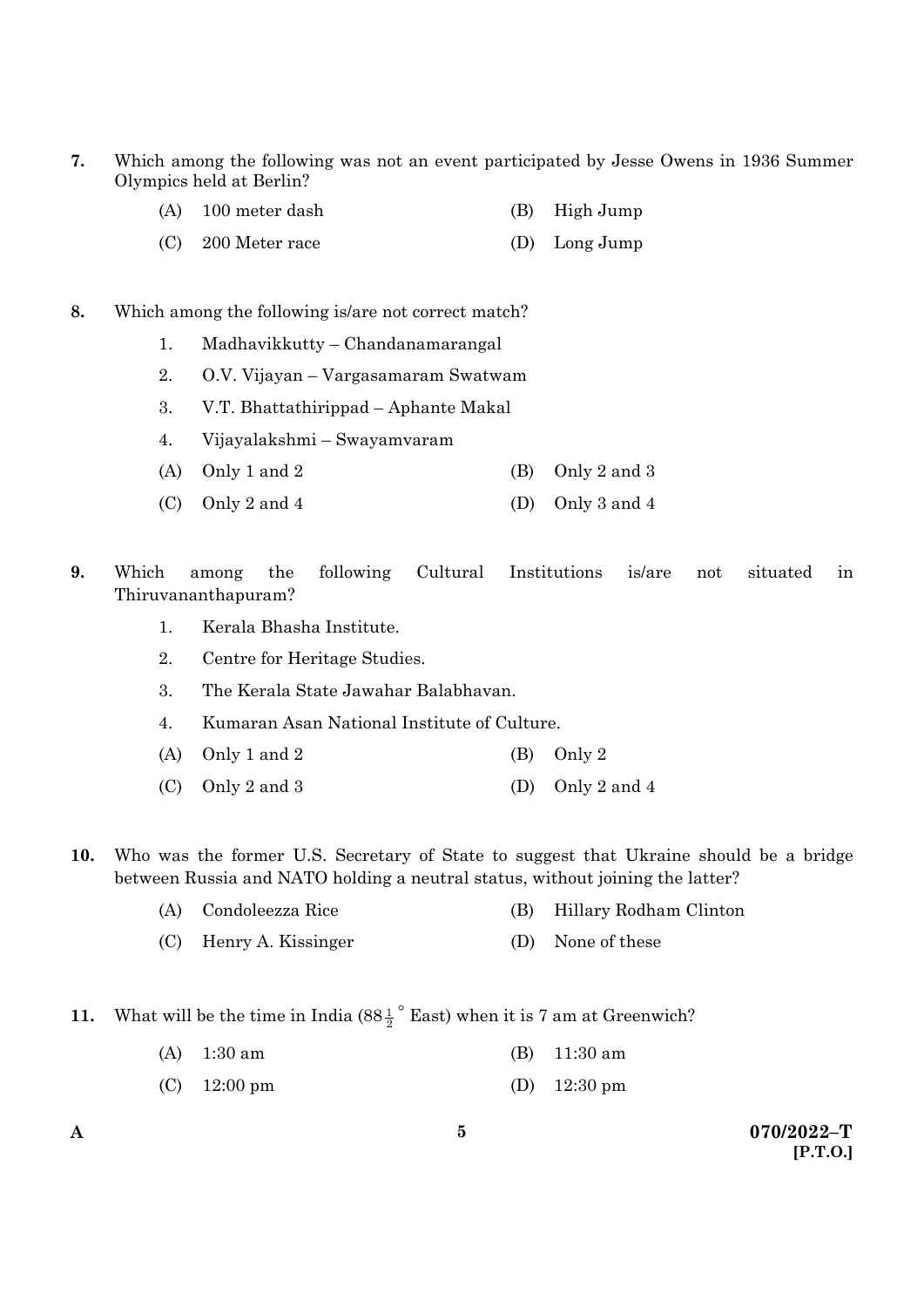- **12.** Which of the following statement is/are **correct** about the earthquake waves?
	- (i) P-waves can travel through solid, liquid and gaseous materials.
	- (ii) S-waves can travel through solid and liquid materials.
	- (iii) The surface waves are the first to report on seismograph.
	- (A) Only (i)  $(3)$  Only (ii) and (iii)
	- (C) Only (i) and (iii) (D) All of the above (i), (ii) and (iii)
- **13.** Which one of the following statements about Indian rivers is **not** true?
	- (A) The Chenab is the largest tributary of the Indus.
	- (B) The Godavari is the largest peninsular river in India.
	- (C) The Krishna rises in the Brahmagiri range of the Western Ghats.
	- (D) The Sardar Sarovar Dam has been built over the Narmada river in Gujarat
- **14.** Kudremukh deposits of Karnataka are known for which one of the following minerals?
	- (A) Copper (B) Iron ore (C) Manganese (D) Bauxite
- **15.** Jawaharlal Nehru Tropical Botanic Garden and Research Institute is situated at which one of the following places in Kerala?
	- (A) Mannuthy (B) Vazhuthacaud
	- (C) Thenmala (D) Palode
- **16.** What is the theme of World Wildlife Day 2022 observed recently on 3<sup>rd</sup> March?
	- (A) Sustaining all life on Earth
	- (B) Forests and Livelihoods: Sustaining People and Planet
	- (C) Recovering Key Species for Ecosystem Restoration
	- (D) Forest Restoration: A path to Recovery and Well-being
- **17.** Which model of GST has been chosen by India?
	- (A) UK (B) China
	- (C) Canada (D) USA

### **070/2022–T 6 A**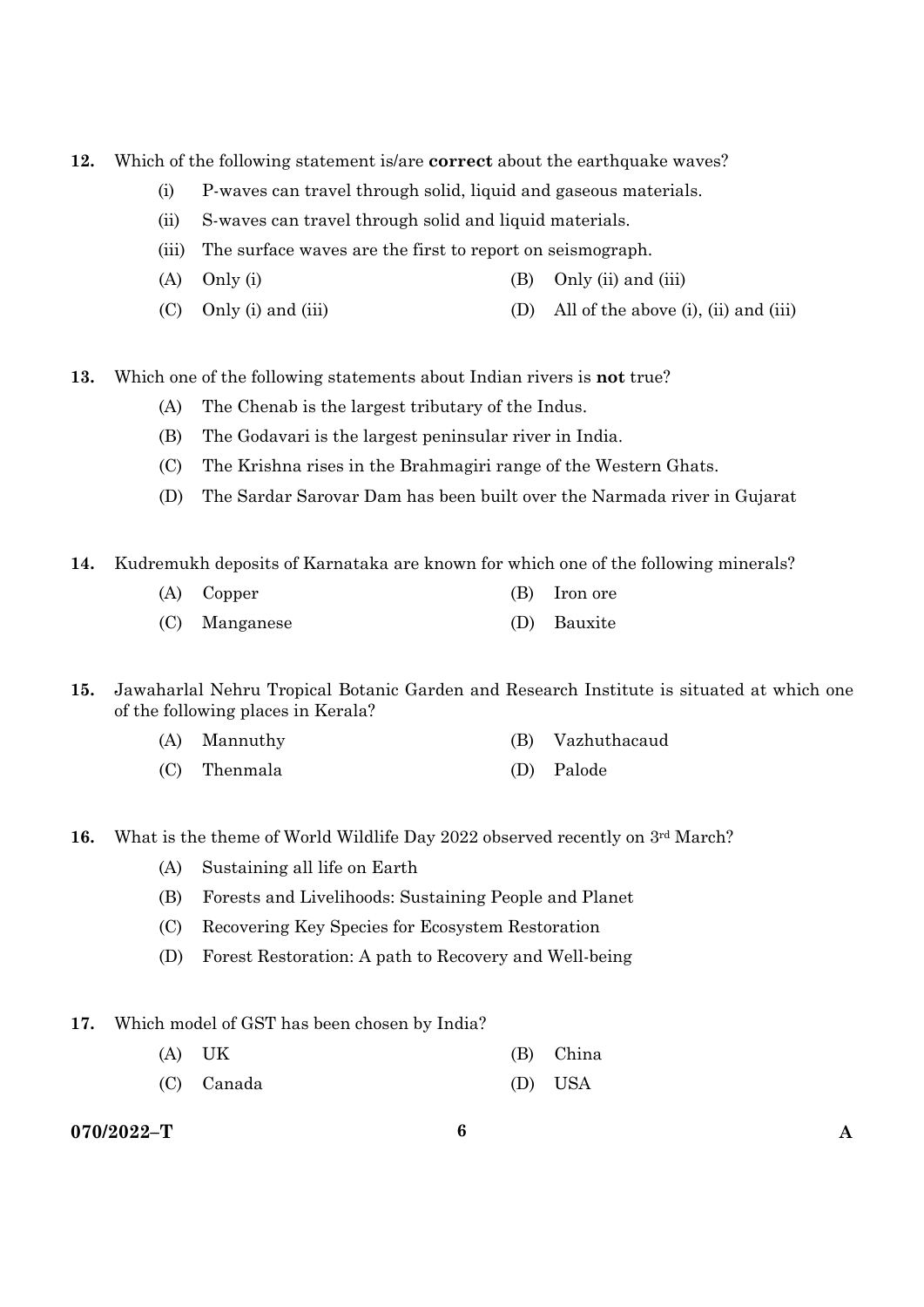**18.** In which five year plan India opted for a mixed economy?

| $(A)$ 1 <sup>st</sup> | $(B)$ 2 <sup>nd</sup> |  |
|-----------------------|-----------------------|--|
| $(C)$ 3rd             | $(D)$ 4 <sup>th</sup> |  |

**19.** Which of the following statement is not the one of the 3 basic elements in the method of Green Revolution?

- (i) Continued expansion of farming
- (ii) Double-cropping existing farmland
- (iii) Using seeds with improved genetics
- (A) Only (i) (B) Only (ii)
- (C) (i) and (iii) (D) None of the above

**20.** Which of the following was the first paper currency issued by RBI?

| $(A)$ Rs. 100 note | $(B)$ Rs. 5 note |
|--------------------|------------------|
| $(C)$ Rs. 2 note   | $(D)$ Rs. 1 note |

### **21.** Choose the correctly matched pair from the following :

|                            | Column A         |     | Column B |     |       |
|----------------------------|------------------|-----|----------|-----|-------|
| (a)                        | WTO              | (1) | 1955     |     |       |
| (b)                        | <b>GATT</b>      | (2) | 1991     |     |       |
| $\left( \mathrm{c}\right)$ | <b>MRTP</b>      | (3) | 1969     |     |       |
| (d)                        | Economic reforms | (4) | 1948     |     |       |
| (A)                        | $a-3$            |     |          | (B) | $b-4$ |
| (C)                        | $c-2$            |     |          |     | d-1   |

**22.** As per the economic survey 2021-22 what is the estimated GDP growth of India in 2022-23?

| (A) $10.0 - 10.5\%$ | (B) $9.2 - 9.7\%$ |
|---------------------|-------------------|
|                     |                   |

(C)  $8.2 - 8.7\%$  (D)  $8.0 - 8.5\%$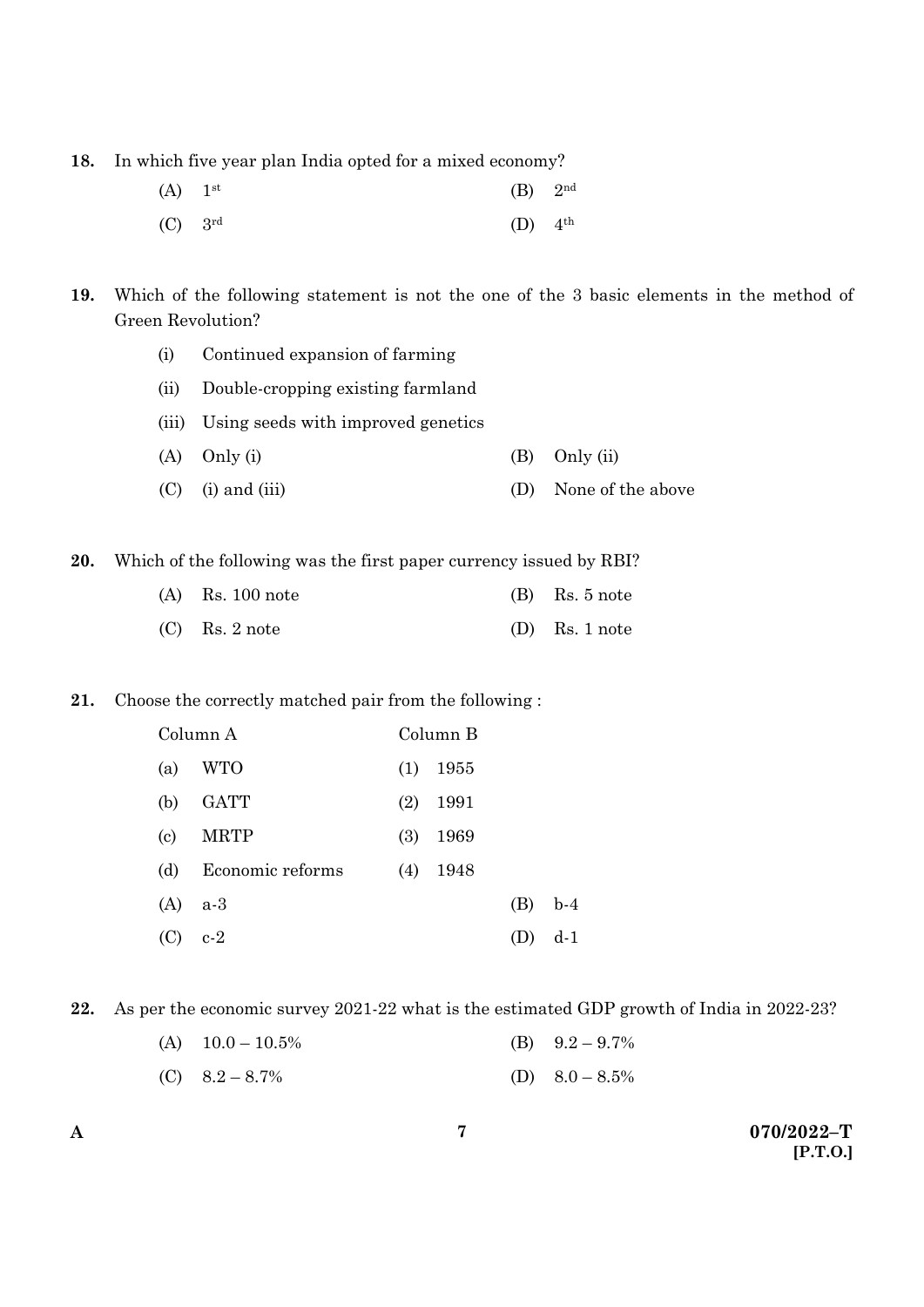**23.** Which of the following articles that Dr. B. R. Ambedkar described as the Heart and Soul of the Indian Constitution?

| (A) 32   | $(B)$ 14 |  |
|----------|----------|--|
| $(C)$ 17 | (D) $25$ |  |

**24.** Which schedule of the Indian Constitution deals with the division of power between the Centre and the States?

| $(A)$ 9 <sup>th</sup> |                       | (B) $12^{th}$ |
|-----------------------|-----------------------|---------------|
| $(C)$ 7 <sup>th</sup> | $(D)$ 6 <sup>th</sup> |               |

- **25.** Which of the following statements is/are correct about Fundamental Rights?
	- (i) Some Fundamental Rights apply to Indian citizens alone
	- (ii) All Fundamental Rights apply to both Indian Citizens and foreigners equally
	- (A)  $Only (ii)$  (B)  $Only (i)$
	- (C) Only (i) and (ii) (D) None of the above
- **26.** A judicial order calling upon the person who has detained another to produce the latter before the Court to let the Court know on what ground he has been confined and to set him free if there is no legal justification for the imprisonment is :
	- (A) Mandamus (B) Prohibition
	- (C) Quo Warranto (D) Habeas Corpus
- **27.** Which of the following statement is/are correct about the vacancy in the office of the President of India?
	- (i) On the expiry of his term of five years.
	- (ii) By his death.
	- (iii) By his resignation.
	- (iv) On his removal by impeachment.
	- (v) Otherwise. e.g.. on the setting aside of his elections as President.
	- (A) All of the above (i), (ii), (iii), (iv) and (v)
	- (B) Only (ii) and (iii)
	- (C) Only (i)
	- (D) Only (v)

### **070/2022–T 8 A**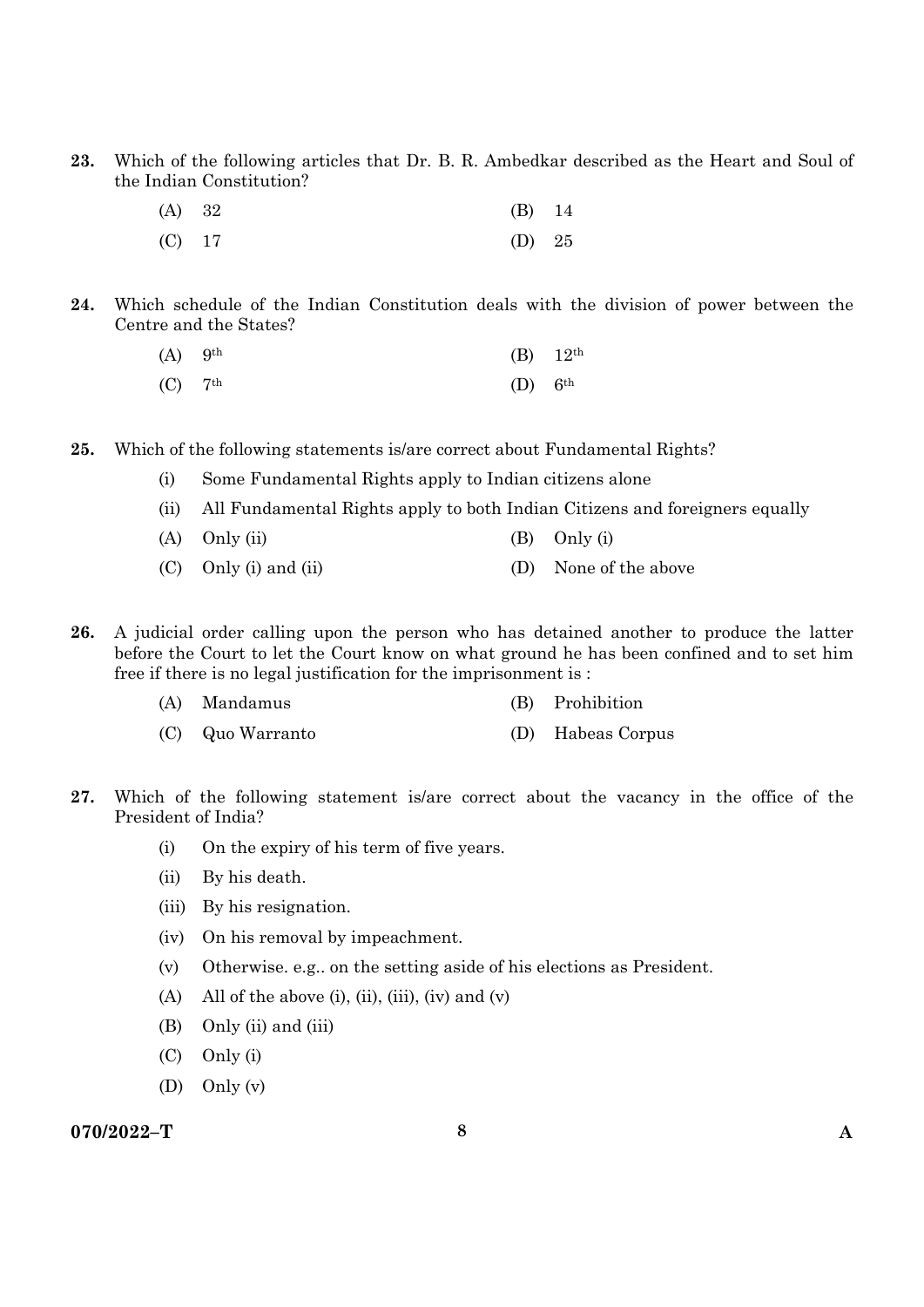- **28.** Who has the constitutional authority to scrutinize the country's entire financial system, both at the level of the Union and the States?
	- (A) The Attorney-General of India
	- (B) The Comptroller and Auditor-General of India
	- (C) Finance Minister
	- (D) Finance Secretary
- **29.** Which of the following statement is/are correct about the Speaker of the Lok Sabha?
	- (i) The Speaker exercises casting vote in the case of equality of votes.
	- (ii) The Speaker has the final power to maintain order within the House.
	- (iii) The Speaker presides over the joint sitting of both the Houses of Parliament.
	- (iv) The decision of the Speaker as to whether a Bill is Money Bill is final.
	- (A) Only (iv) and (i)  $(B)$  Only (i), (iii) and (iv)
	- (C) All of the above (D) Only (i) and (ii)
- **30.** Which of the following statements is/are correct about the termination of the Governor of a State before his due term?
	- (i) Dismissal by the President.
	- (ii) Resignation
	- (iii) Impeachment
	- (iv) Court Order
	- (A) All of the above  $(B)$  Only (i), (ii) and (iii)
	- (C) Only (ii), (iii) and (iv) (D) Only (i) and (ii)
- **31.** Kerala Land Reform Act passed by Kerala Legislative Assembly on:

| $(A)$ 1970 | $(B)$ 1971 |
|------------|------------|
| $(C)$ 1969 | (D) $1957$ |

**32.** Which of the following statements is/are correct about the Kerala State Planning Board?

- (i) It formulates Five-Year and Annual Plans
- (ii) It prepares the annual Economic Review
- (iii) It implements Plans
- (iv) It monitors Plan implementation
- (A) Only (i)  $\qquad \qquad$  (B) Only (i), (ii) and (iv)
- (C) All of the above (D) Only (ii), (iii) and (iv)
-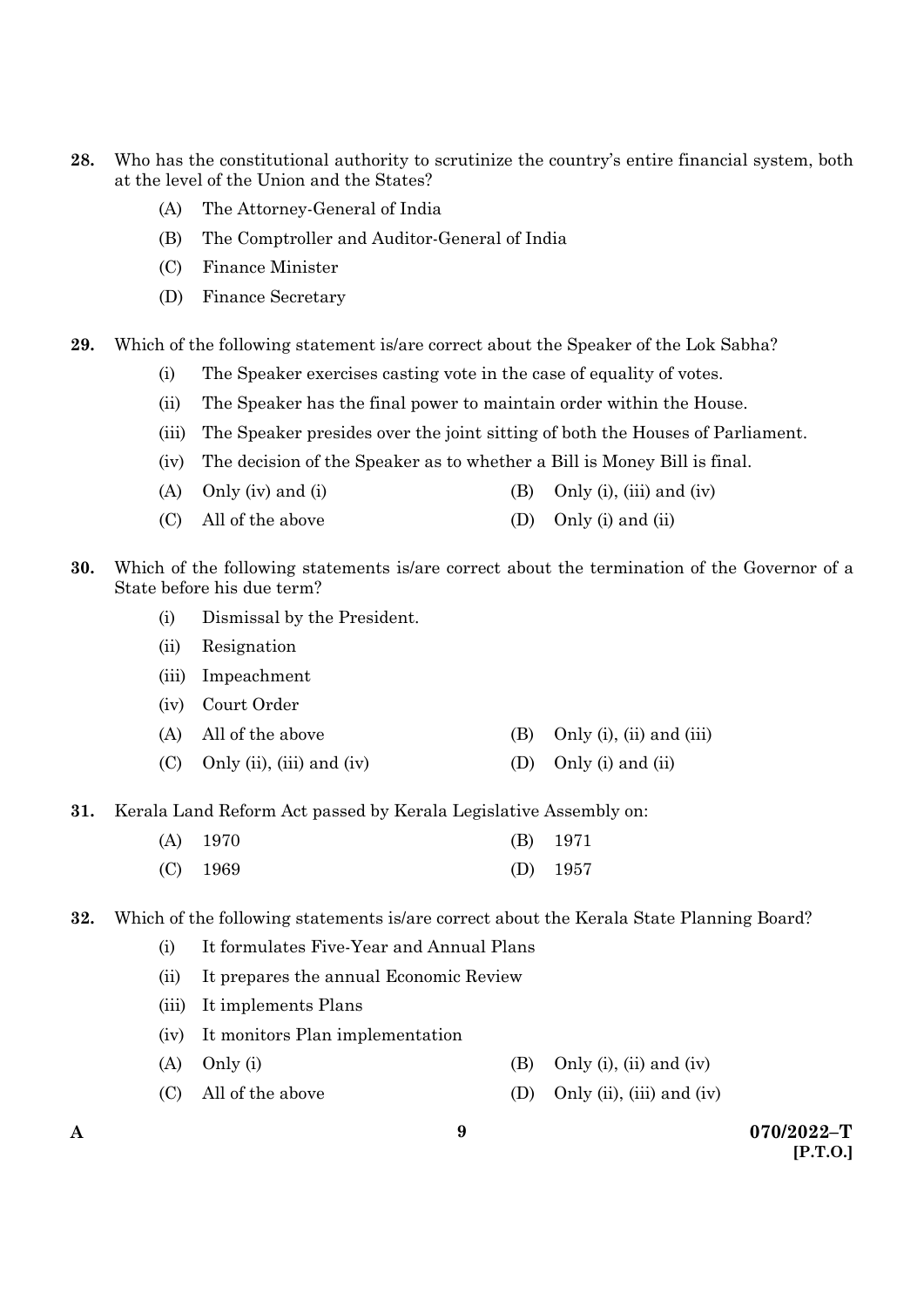- **33.** Which of the following statements is/are correct about the Kerala State Disaster Management Authority?
	- (i) Kerala State Disaster Management Authority is a statutory body constituted under the Disaster Management Act, 2005.
	- (ii) Kerala State Disaster Management Authority is a statutory non-autonomous body chaired by the Chief Minister of Kerala.
	- (iii) The authority comprises ten members.
	- (iv) The Chief Secretary is the Chief Executive Officer of the Kerala State Disaster Management Authority
	- (A) All of the above (i), (ii), (iii) and (iv) (B) Only (i), (ii) and (iii)
	- (C) Only (ii), (iii) and (iv)  $(1)$  Only (i) and (iv)
- **34.** The proposed Industrial Corridor project in Kerala is connecting between which cities in India :

|  | (A) Kochi-Hyderabad |  | (B) Kochi-Bangalore |
|--|---------------------|--|---------------------|
|--|---------------------|--|---------------------|

- (C) Kochi-Chennai (D) Kochi-Mumbai
- **35.** The scheme implemented by the Kerala Social Security Mission(KSSM) to address the problem of the unwed mother is known as :

| (A) Nirbhaya programme | (B) One-Stop Centre   |
|------------------------|-----------------------|
| (C) Snehasparsam       | (D) None of the above |

- **36.** Who is the Vice-Chairman of NITI Aayog?
	- (A) Dr Aravind Subramaniam (B) Dr. Ranga Rajan
	- (C) Dr Aravid Veeramani (D) Dr. Rajiv Kumar
- **37.** Which of the following North-Eastern States recently inaugurated a dedicated Technology Park for IT Sector?
	- (A) Meghalaya (B) Arunachal Pradesh
	- (C) Sikkim (D) Mizzoram
- **38.** Identify the disease/disorder not related to Kidney :
	- (i) Renal calculi
	- (ii) Gout
	- (iii) Glomerulonephritis
	- (iv) Myasthenia gravis
	- (A) only (ii) and (iii)  $(B)$  only (ii) and (iv)
	- (C) only (ii), (iii) and (iv) (D) only (i), (ii) and (iv)
- **070/2022–T 10 A**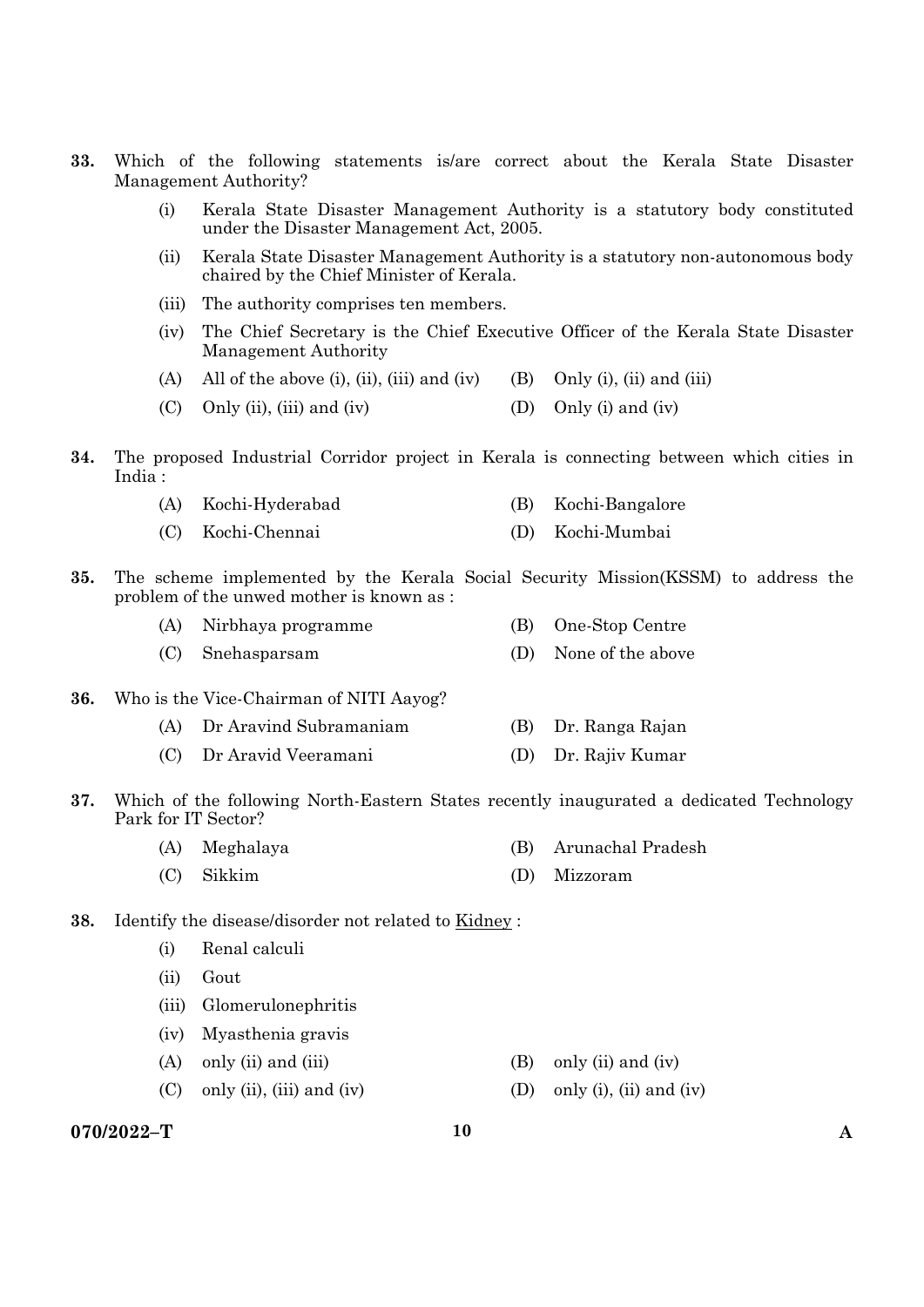- **39.** A patient complaints a doctor for having pain in joints, bleeding gums and general weakness. The doctor advises him to take or consume oranges or lemon regularly. The patient is suffering from :
	- (A) Scurvy (B) Rickets
	- (C) Arthritis (D) Deficiency of Iron
- **40.** Which one of the following is/are sick-effects of use of anabolic steroids in females?
	- (i) Abnormal menstrual cycle
	- (ii) Increased aggressiveness
	- (iii) Excessive hair growth on face and body
	- (iv) Uterine cancer
	- (A) only (i) and (ii)  $(B)$  only (ii) and (iv)
	- (C) only (i), (ii) and (iii)  $(D)$  all the above

#### **41.** Cancer is NOT caused due to :

- (A) X-rays and gamma rays (B) Mycobacterium
- (C) Nicotine (D) Oncogenic viruses

**42.** Identify the disease that do not belong to the group :

- (A) Typhoid (B) Pneumonia
- (C) Ringworm (D) Cancer

### **43.** Sound waves can't be polarized, because they are :

- (A) Transverse wave (B) Matter wave
	- (C) Longitudinal wave (D) None of these

### **44.** The recoil of gun after firing a bullet is due to :

- (A) Newton's third law of motion (B) Conservation of angular momentum
- (C) Newton's first law of motion (D) Conservation of energy
- **45.** The amount of work done to lift a body of mass 3 kg to a height of 10 m, above the ground is  $(g = 9.8 \frac{m}{s^2})$ .
	- (A) 294 J (B) 196 J
	- (C)  $490 \text{ J}$  (D)  $200 \text{ J}$

**A 070/2022–T [P.T.O.]**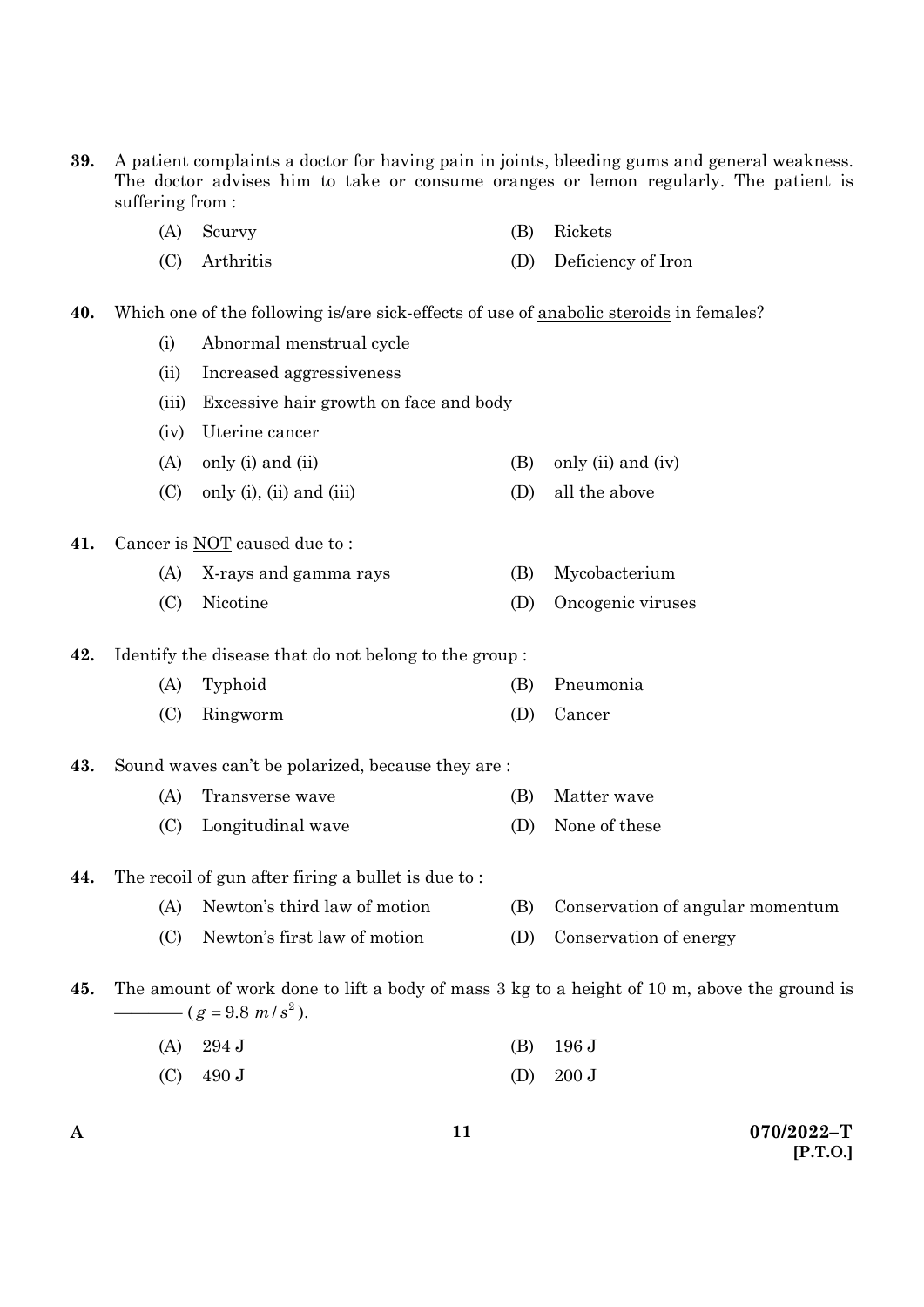**46.** India's first Fuel Cell Electric Vehicle (FCEV), which is completely powered by Hydrogen is?

- (A) Tata Tiger EV (B) Mercedes-Benz
- (C) Tata Nexon EV (D) Toyota Mirai

### **47.** The value of Boyle Temperature for an ideal gas :

(A) 
$$
\frac{a}{R}
$$
 (B)  $\frac{a}{bR}$   
(C)  $\frac{2a}{bR}$  (D)  $\frac{2a}{R}$ 

**48.** Metal which does not form amalgam :

| $(A)$ Iron | (B) Gold   |
|------------|------------|
| $(C)$ Zinc | (D) Copper |

### **49.** Nicotine is a :

- (A) Tropane Alkaloid
- (B) Phenanthre Alkaloid
- (C) Pyridine-Pyrrolidine Alkaloid
- (D) Quinoline Isoquinoline Alkaloid

### **50.** Benjamin list and David Macmillan awarded the nobel prizes for the development of :

- (A) Genome Editing
- (B) Lithium Ion batteries
- (C) Asymmetric organo catalysis
- (D) Phage display of Peptides and Antibodies

### **51.** Find the wrong term in the series :

3, 5, 7, 11, 12, 18, 19, 26,

- (A) 7 (B) 18
- (C) 19 (D) 11

## **070/2022–T 12 A**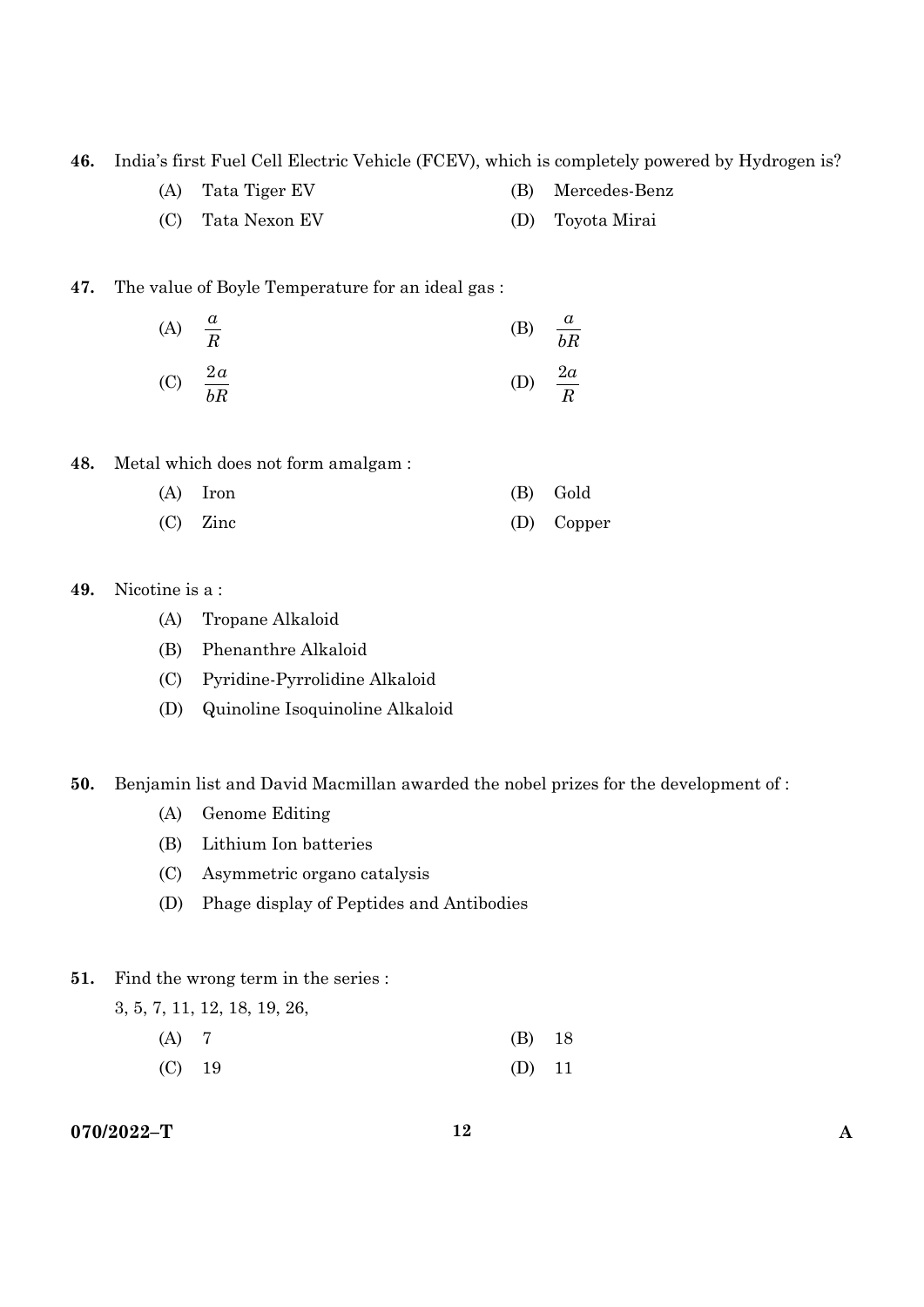**52.** Find the odd one :

| BDE, DIK, EKN, GOT |           |
|--------------------|-----------|
| (A) DIK            | $(B)$ BDE |
| $(C)$ GOT          | (D) EKN   |

**53.** In a certain code BOAT is coded as 2-40-4-30 and PINK is coded as 28-22-32-18. How will the word RUSH coded :

| (A) $21-18-38-16$ | (B) $32-18-34-40$ |
|-------------------|-------------------|
| $(C)$ 24-18-32-14 | (D) $38-16-36-42$ |

**54.** Raju travelled 10 km west and turned right and travelled 6 km then turned left and travelled 8 km then turned back and travelled 11 km then turned right and travelled 6 km. How far is he from the starting point?

| $(A)$ 7 km  | $(B)$ 8 km  |
|-------------|-------------|
| $(C)$ 12 km | $(D)$ 13 km |

- **55.**  $P \times Q$  means  $P$  is the mother of  $Q'$ 
	- $P + Q$  means  $P$  is the brother of  $Q'$
	- $P Q$  means  $P$  is the sister of  $Q'$
	- $P \div Q$  means 'P is the father of  $Q'$

Which of the following shows 'A is the maternal uncle of B'?

- (A)  $A \div C \times D + B$  (B)  $A \times E \div D + B$ (C)  $A + E \div B - C$  (D)  $A + C \times D - B$
- **56.** How many 4 digit even numbers can be formed using the digits 1, 2, 3, 4, 5 if no digit is repeated?

| (A) 24 | $(B)$ 42 |  |
|--------|----------|--|
| (C) 36 | (D) $48$ |  |

**57.** A boys walks to cover certain distance. If he walked 2 km/hr faster he would have taken 1 hour less. If he had moved 1 km/hr slower he would have taken 1 hour more. The distance travelled is :

| $(A)$ 12 km | $(B)$ 10 km |
|-------------|-------------|
| $(C)$ 14 km | $(D)$ 8 km  |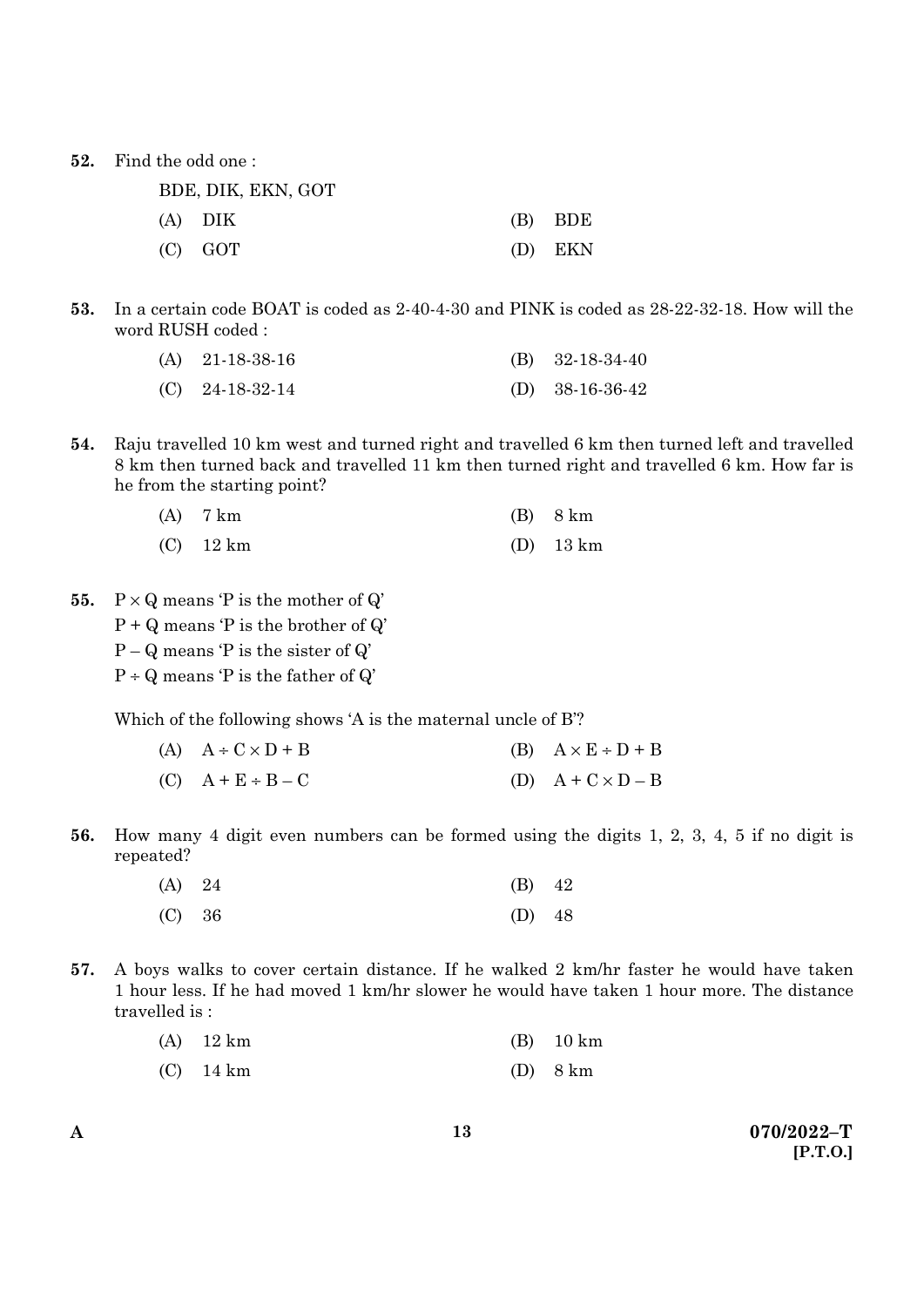**58.** A, B, C can together complete the work in 12 days. If A is thrice faster than B, and B is twice faster than C, B alone can do the work in :

| $(A)$ 24 days | $(B)$ 48 days         |
|---------------|-----------------------|
| $(C)$ 54 days | (D) $42 \text{ days}$ |

**59.** In what ratio must oil worth Rs. 80/kg is mixed with oil worth Rs. 85/kg and selling the mixture at Rs. 98.25/kg, there can be a profit of 20%?

| $(A) \quad 4:3$ | (B) 5:3   |
|-----------------|-----------|
| (C) 5:4         | (D) $3:2$ |

**60.** The cost of painting four walls of a room is Rs. 750. If another room with length and breadth is twice and height is thrice that of this room, the cost of painting the walls is :

| (A) Rs. $2,250$ | (B) Rs. $9,000$ |
|-----------------|-----------------|
| $(C)$ Rs. 4,500 | (D) Rs. $6,750$ |

- **61.** Give the synonym of *fugacious*:
	- (A) Ephemeral (B) Permanent
	- (C) Admirable (D) Enthralling
- **62.** Choose the correct option :

Covid-19 ———————— in the relief camps.

- (A) breaks away (B) breaks down
- (C) breaks into (D) breaks out

**63.** Choose the correct indirect speech form of the sentence :

'Have you understood this topic?' the teacher asked the students.

- (A) The teacher asked the students whether they have understood that topic
- (B) The teacher asked the students whether they had understood that topic
- (C) The teacher questioned the students whether they understood that topic
- (D) The teacher asked the students whether they have had understood that topic

### **070/2022–T 14 A**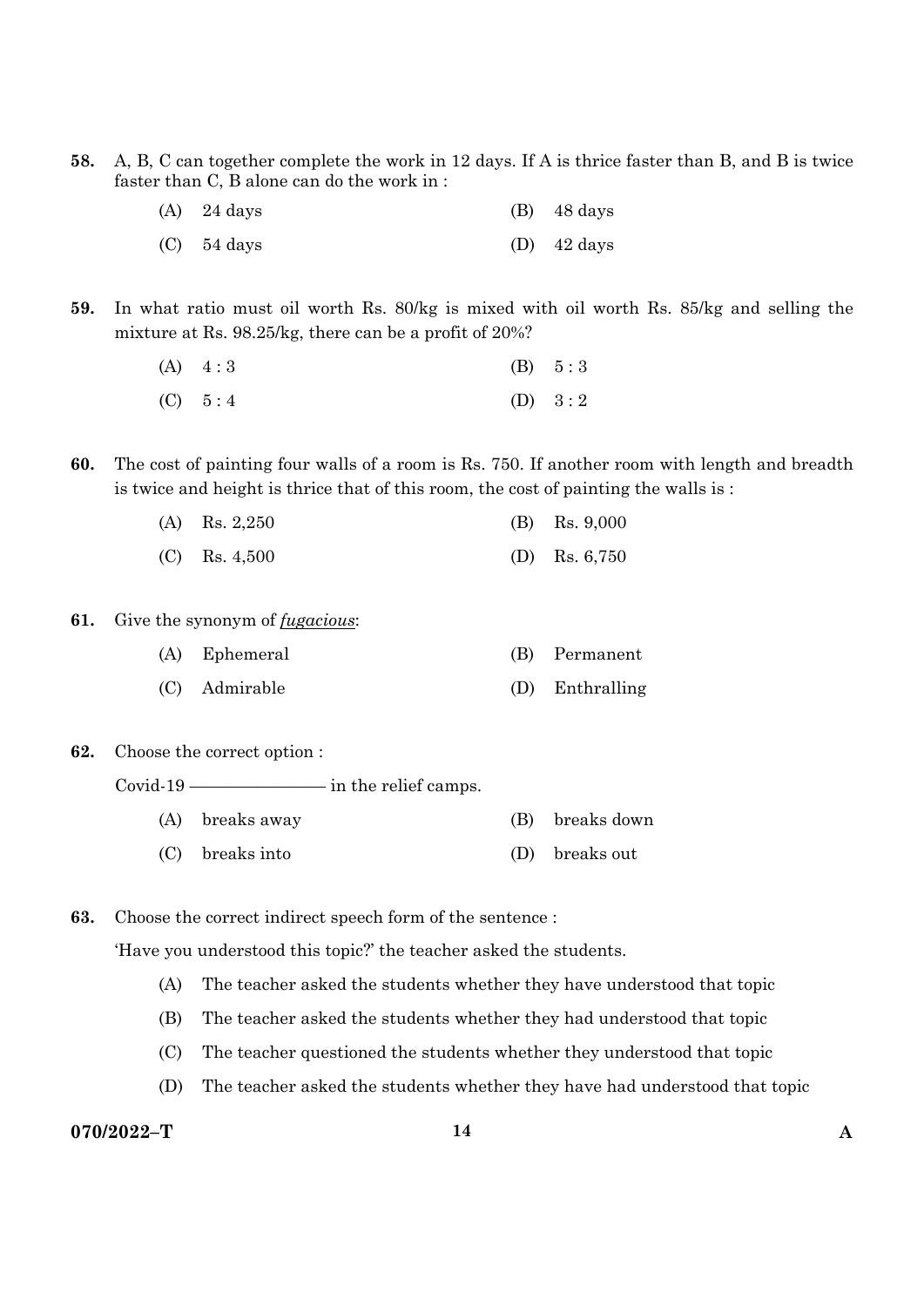| 64. | Choose the correct passive form of the sentence:                            |                                                                            |     |                            |  |
|-----|-----------------------------------------------------------------------------|----------------------------------------------------------------------------|-----|----------------------------|--|
|     | People will laugh at you if you wear these green pants for the party:       |                                                                            |     |                            |  |
|     | You would be laughed at if these green pants were worn for the party<br>(A) |                                                                            |     |                            |  |
|     | (B)<br>You would be laughed at if these pants had been worn for the party   |                                                                            |     |                            |  |
|     | (C)<br>You will be laughed at if these green pants are worn for the party   |                                                                            |     |                            |  |
|     | (D)                                                                         | You will be laughed at if these green pants would be worn for the party    |     |                            |  |
| 65. |                                                                             | Choose the preposition :                                                   |     |                            |  |
|     |                                                                             | Government has bestowed __________ various privileges to the ethnic group. |     |                            |  |
|     | (A)                                                                         | In                                                                         | (B) | To                         |  |
|     | (C)                                                                         | <b>Of</b>                                                                  | (D) | Upon                       |  |
| 66. |                                                                             | Give the correct verb form:                                                |     |                            |  |
|     |                                                                             | Until he ________ (join) the office, he _______ (not go) outside his city. |     |                            |  |
|     | (A)                                                                         | joined, has not gone                                                       | (B) | had joined, had not gone   |  |
|     | (C)                                                                         | has joined, had not gone                                                   | (D) | joined, had not gone       |  |
| 67. |                                                                             | Consider the following phrases :                                           |     |                            |  |
|     | (i)                                                                         | <i>annus mirabilis</i> – an auspicious year                                |     |                            |  |
|     | (ii)                                                                        | $\textit{pro temper}$ – as appears in the record                           |     |                            |  |
|     | (iii)                                                                       | $caveat$ – for the sake of argument                                        |     |                            |  |
|     | <i>tour de force</i> – a thing accomplished with great skill<br>(iv)        |                                                                            |     |                            |  |
|     | Which of the phrases and meanings given above are correct?                  |                                                                            |     |                            |  |
|     | (A)                                                                         | $(i)$ , $(iii)$ and $(iv)$                                                 | (B) | $(ii)$ and $(iv)$          |  |
|     | (C)                                                                         | $(i)$ and $(iv)$                                                           | (D) | $(i)$ , $(ii)$ and $(iii)$ |  |
| 68. |                                                                             | Identify the correct spelling:                                             |     |                            |  |
|     |                                                                             | (A) Acqiuesce                                                              | (B) | Acquiesce                  |  |
|     | (C)                                                                         | Acqueisce                                                                  | (D) | Acquesce                   |  |
| 69. |                                                                             | Choose the correct article:                                                |     |                            |  |
|     |                                                                             | MLA donated one lakh rupees from ________ MLA fund.                        |     |                            |  |
|     | (A)                                                                         | A, a                                                                       | (B) | The, a                     |  |
|     | (C)                                                                         | A, the                                                                     | (D) | An, the                    |  |
| 70. |                                                                             |                                                                            |     |                            |  |
|     | (A)                                                                         | Forty winks                                                                | (B) | Cheek by jowl              |  |
|     | (C)                                                                         | Pushing up daisies                                                         | (D) | Fifth wheel                |  |

**15**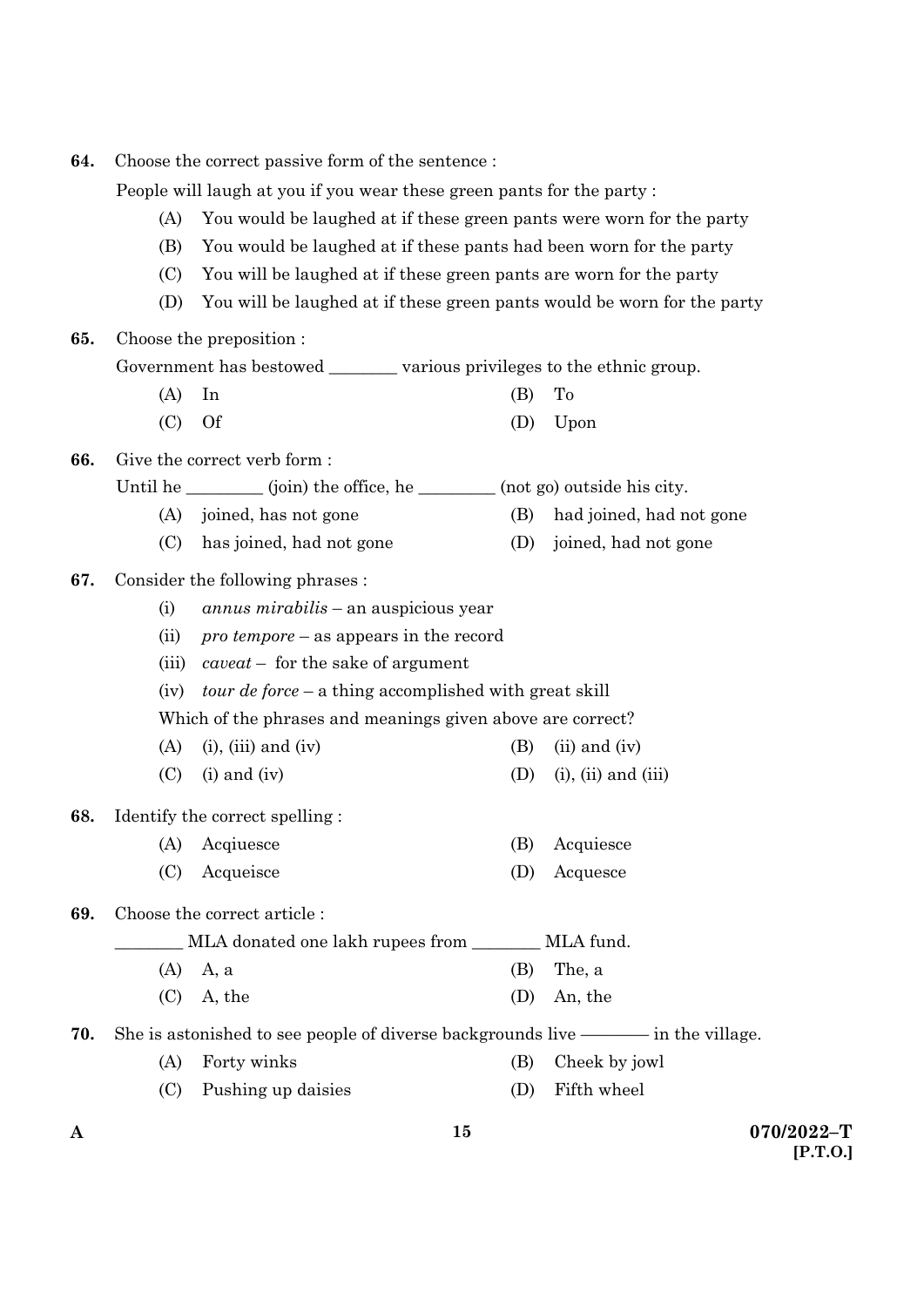$71.$  பறை' என்ற சொல்லுக்கு இணையான சொற்களில் எது சரியானவை?

- $(i)$  மாரி, தூறல், சாரல், பெயல்
- (ii) அடைமழை, கனமழை, ஆலங்கட்டி மழை, பனி மழை
- (iii) மழை, ஆலி, சோனை, புயல்
- $(iv)$  ஆழி மழை, துளி மழை, வருள் மழை
- $(A)$  (i) மற்றும் (ii) மட்டும் சரி  $(B)$  (ii) மற்றும் (iii) மட்டும் சரி
- $(C)$  (i) மட்டும் சரி (D) அனைத்தும் சரி

72. கீழே கொடுக்கப்பட்டவையில் இருந்து சரியான வாக்கிய அமைப்பைத் தேர்ந்தெடுத்து எழுதுக :

- $(A)$  அவன் சட்டை தைய்த்தான்  $(B)$  அவன் சட்டையைத் தைய்த்தான்
- $(C)$  அவன் சட்டை தைய்க்கப்பட்டது $(D)$  அவனின் சட்டை தைய்த்தான்

 $73.$  தொல்காப்பியத்தில் 'ஆண்பால் உயர்திணைப் பெயர்கள்' என்று அறியப்படுபவை :

- (A) AÁÒ, CÁÒ, EÁÒ (B) AÁº, CÁº, EÁº
- (C) AÁß, CÁß, EÁß (D) ÷©÷» SÔ¨¤mhøÁ AøÚzx®

74. மண் + குடம் என்ற இரண்டு சொற்கள் இணையும் பொழுது தோன்றும் சொல்

- (A) ©sSh® (B) ©sqU Sh®
- (C) ©mSh® (D) ©soß Sh®

 $75.$  தமிழில், கிழத்தி, தலைமகள், கண்ணாட்டி, வேட்டாள் போன்ற சொற்களின் பொருளை உணர்த்தும் ஒரு சொல்

- (A) uõ´ (B) u[øP
- (C) ©øÚÂ (D) u©UøP

**070/2022–T 16 A**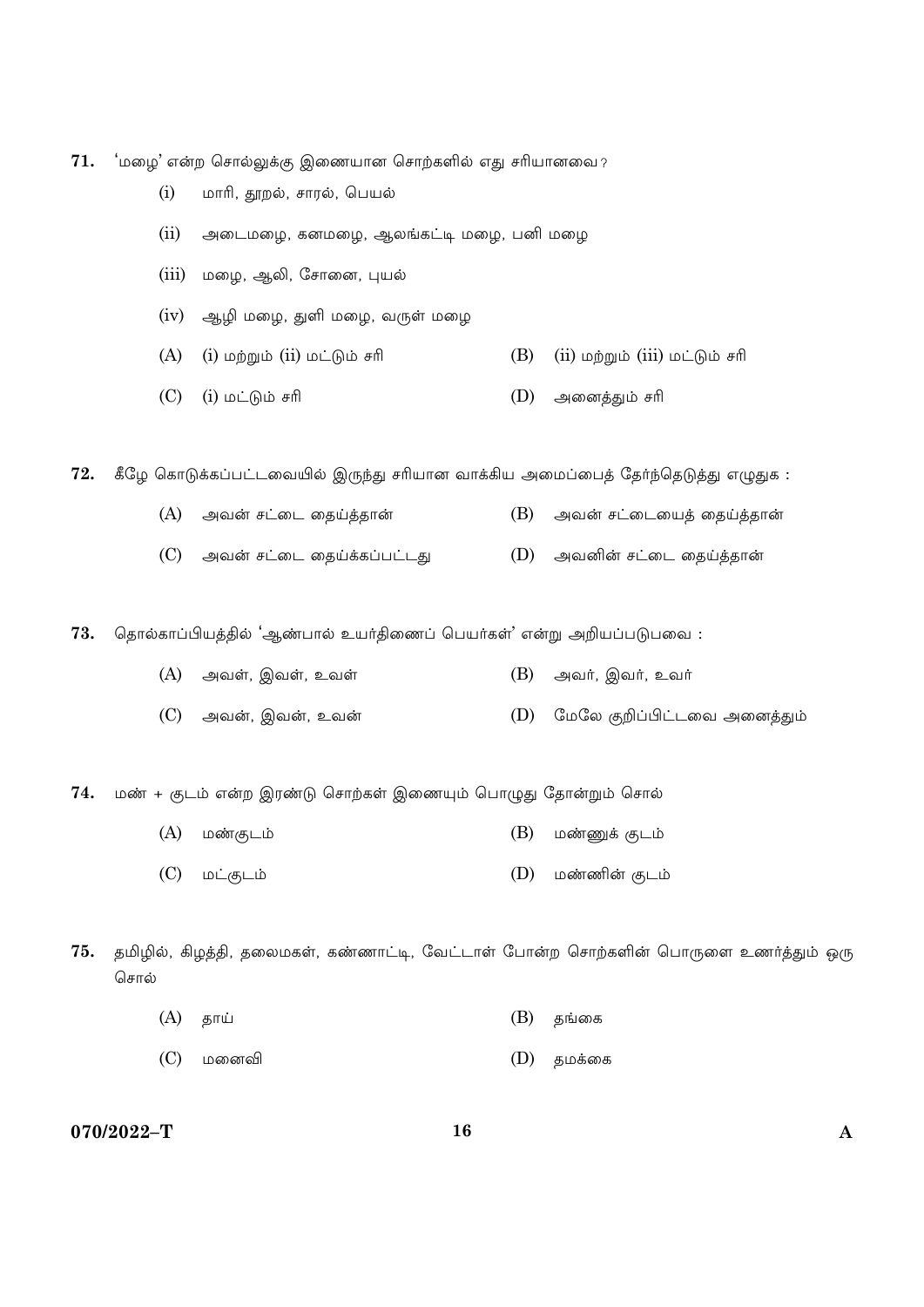76. பாழைப்பழம்' என்ற சொல்லைப் பிரித்து எழுதுக

- (A) ÁõøÇ¨ + £Ç® (B) ÁõÇ + £Ç®
- (C) ÁõøÇ + £Ç® (D) ÁõöÇ´ + £Ç®

77. 'உயர்வு' என்ற சொல்லிற்கு எதிர்மறைச் சொல்லாக எதைக் குறிப்பிடலாம்?

- (A) ö£¸ø© (B) ©Qø©
- (C) CÈÄ (D) ÷©ßø©
- 78. 'Voice Recorder' என்ற ஆங்கிலச் சொல்லை தமிழில் மொழிபெயர்க்கும் போது, அதற்கு இணையான தமிழ்ச்சொல் எது?
	- (A) SμÀ Cøn¨£õUQ (B) SμÀ ¤øn¯®
	- (C) Sμ»Ô ö©ßö£õ¸Ò (D) SμÀ £v¨¤

79. **'**உழவு' பற்றி தொடர்புடைய பழமொழிகள் எவை?

1. ஆடிப்பட்டம் தேடி விதை.

 $2.$  வலுத்தவனுக்கு வாழை; இளைச்சவனுக்கு எள்ளு.

 $3.$  பருவத்தே பயிர் செய்.

4. அகத்தின் அழகு முகத்தில் தெரியும்.

- (A)  $1, 2, 4 \pi \mathbb{R}$  (B)  $1, 3, 4 \pi \mathbb{R}$
- (C) 1, 2, 3 \› (D) CøÁ¯øÚzx® \›

80. பா<sup>2</sup> என்ற சொல்லுக்கு இணையான சொல் எது?

- $1.$  மாமரம், மாங்காய், மாம்பழம்
- $2.$  வண்டு, விலங்கு
- 3. திரு, பெரிய
- 4. இவையனைத்தும் சரி
- (A)  $1, 2 \pi \mathbb{R}$  (B)  $1, 3 \pi \mathbb{R}$
- $(C)$  2,  $3 \pi \theta$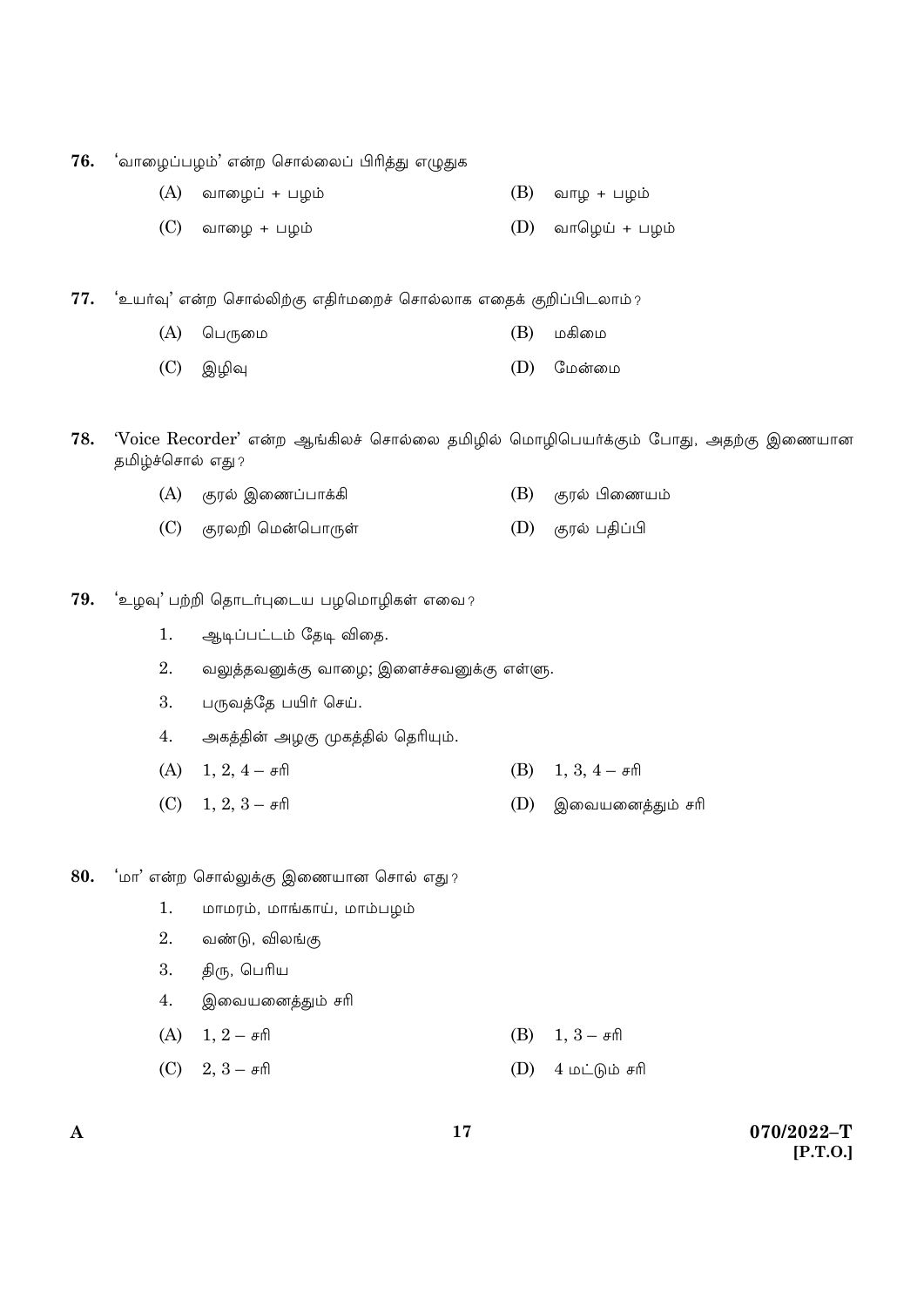- **81.** Which of the following is/are Government land?
	- (i) Escheats
	- (ii) Land included in Thandapper Account
	- (iii) Bought in Land
	- (iv) Tharissu
	- (A) All of the above (i) (ii) (iii) and (iv) (B) Only (i), (iii) and (iv)
	- (C) Only (i), (ii) and (iv) (D) Only (ii), (iii) and (iv)
- **82.** Which of the following is/are correct according to transfer of property, registration and transfer of registry?
	- (i) Unregistered Will cannot effect mutation
	- (ii) Registration cannot be refused on the basis of under stamped
	- (iii) Transfer of registry by succession in case of disappearance of land owner is done after 7 years
	- (A) Only (i) and (iii)  $(B)$  Only (i) and (ii)
	- (C) Only (ii) and (iii) (D) All of the above
- **83.** According to Land Conservancy Amendment Act 2009, an officer entrusted with responsibility of reporting unlawful occupation of government land fails to report or initiate action against him shall be punishable. What is the punishment?
	- (A) Imprisonment for a term of three to five year and fine of fifty thousand rupees to two lakhs rupees
	- (B) Imprisonment for a term of two to five year and fine of twenty five thousand rupees to one lakhs rupees
	- (C) Imprisonment for a term of five to seven year and fine of fifty thousand rupees to two lakh rupees
	- (D) Imprisonment for a term of five to seven year and fine of twenty five thousand rupees to one lakh rupees
- **84.** Which of the following statement is/are correct about Land tax?
	- (i) New Land tax rate come in force on 31-03-2022
	- (ii) Assessment of Basic tax done by Village Officer
	- (iii) The public revenue due on any land shall be the first charge on that land
	- (A) Only (i) and (iii)  $(B)$  Only (ii) and (iii)
	- (C) Only (iii) (D) All of the above

### **070/2022–T 18 A**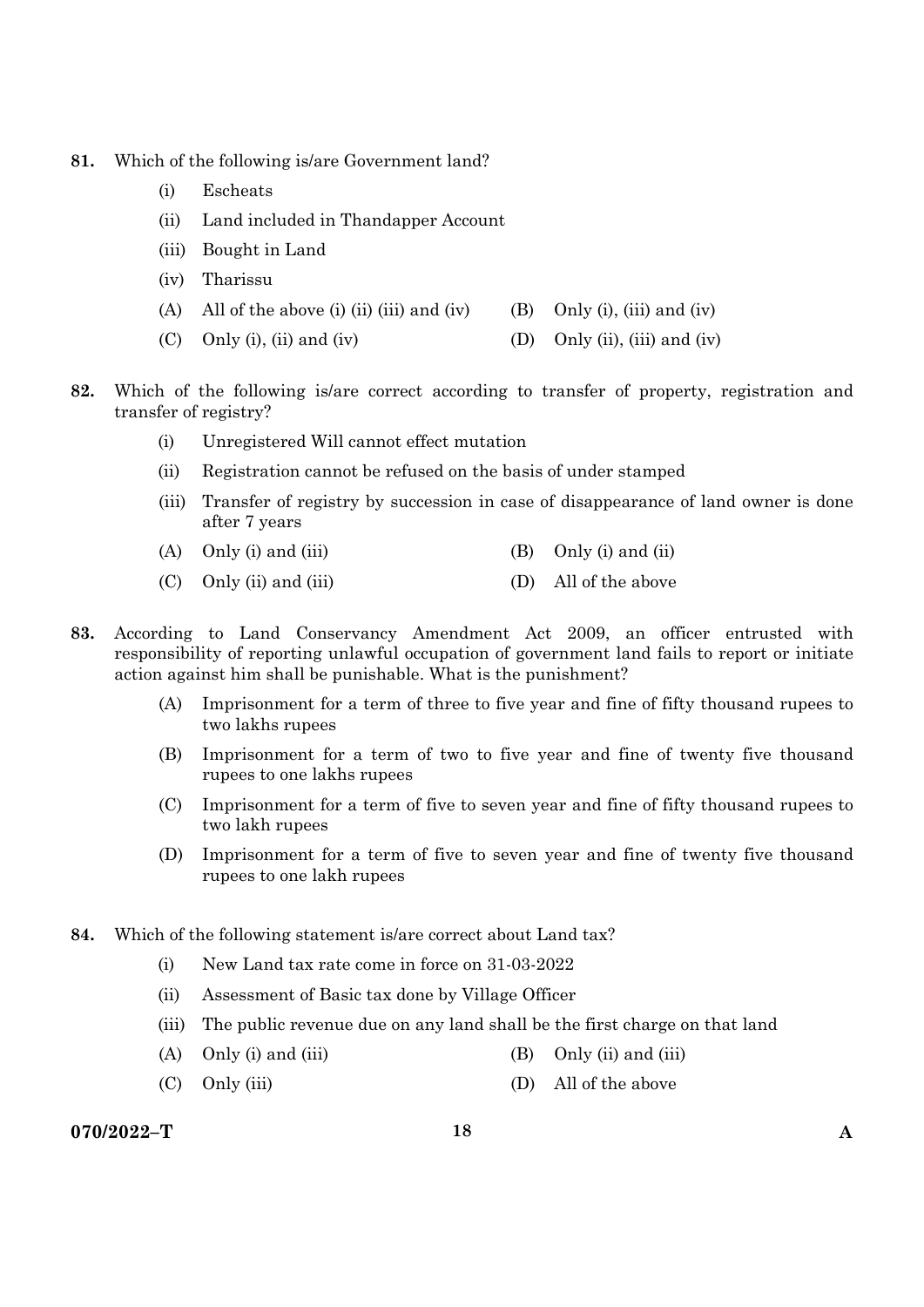- **85.** Which of the following are included in the Right to Fair Compensation and 'Transparency in Land Acquisition, Rehabilitation and Resettlement (Kerala) Rules 2015 :
	- (i) Solatium is 100%
	- (ii) For computing award, multiplication factor in rural area is 1
	- (iii) Unit for assessing social impact study
	- (A) Only (i) and (iii)  $(B)$  Only (ii) and (iii)
	- (C) Only (ii) (D) All of the above
- **86.** Which of the following statement is/are correct about Land assignment?
	- (i) Assignment in panchayath area, first preference for persons do not own or hold any land with prescribed low income
	- (ii) List of assignable land to be prepared by Village Officer
	- (iii) Transfer of government land by way of lease is also an assignment
	- (iv) Regularisation of occupation of forest lands prior to 1-1-1977 is also an assignment
	- (A) Only (i), (iii) and (iv) (B) Only (i), (ii) and (iv)
	- (C) Only (i), (ii) and (iii)  $(D)$  All of the above
- **87.** Kerala Land Reform Act is widely appreciated. Consider the following statement :
	- (i) Jenmikaram abolished
	- (ii) Ceiling Area fixed
	- (iii) Formation of Land Tribunal

Which of the above statement is/are not correct?

- (A) Only (i) and (ii)  $(B)$  None of these
- (C) Only (i) and (iii) (D) All of these
- **88.** Which of the following is TRUE with respect to arrest by Magistrate?
	- (A) An Executive Magistrate cannot arrest a person if a non-cognizable offence is committed in his presence
	- (B) A Judicial Magistrate can arrest a person at any time against whom he is competent to issue warrant
	- (C) A Judicial Magistrate cannot order any other person to arrest an offender who committed a cognizable offence in his presence
	- (D) All the above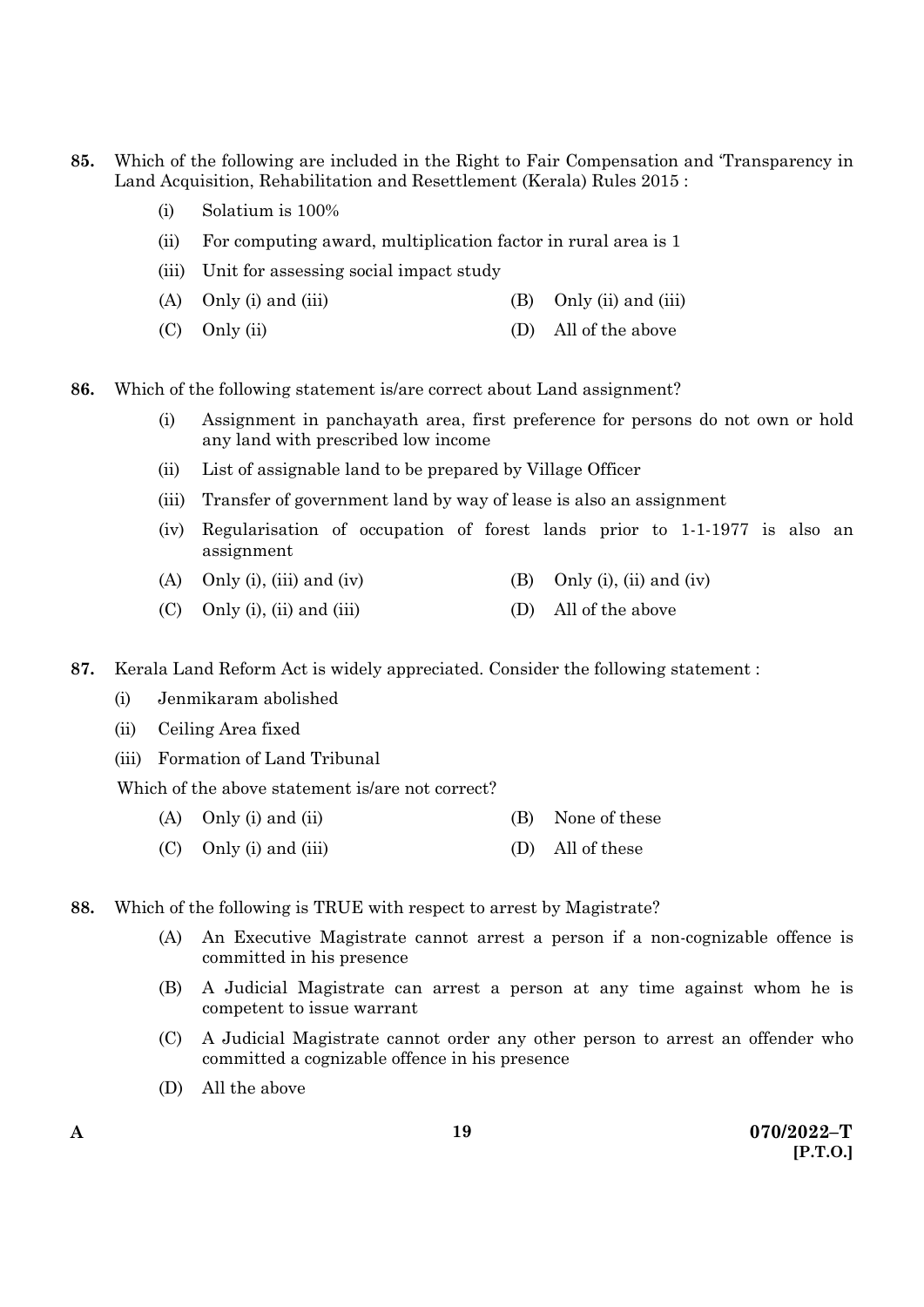- **89.** Which of the following is NOT an 'objectionable article' under Section 94 of the Code of Criminal Procedure?
	- (A) False seals (B) Forged documents
	- (C) Counterfeit stamps (D) None of the above
- **90.** An assembly of 15 persons is likely to cause disturbance of the public peace. Which of the following act cannot be done by an officer in charge of a Police Station if the members do not disperse even after a command to disperse?
	- (A) Arrest and confine the persons who form part of it
	- (B) Requiring the assistance of any male person who is not an officer or member of the armed forces
	- (C) Causing the assembly to be dispersed by the armed forces
	- (D) None of the above
- **91.** A tree in the compound of Mr. X is likely to fall on the public road. Which of the following has the power to make a conditional order to Mr. X to remove or support the tree?
	- (A) Officer in charge of a police station
	- (B) Sub-divisional Magistrate
	- (C) Circle Inspector of Police
	- (D) All the above
- **92.** From which of the following category of persons can an Executive Magistrate require to show cause why he should not be ordered to execute a bond, with or without sureties, for his good behaviour?
	- (A) A person who intentionally disseminates an article against a particular religion to create ill will between different religions
	- (B) A person who is by habit a thief
	- (C) A person who habitually commits the offence of mischief
	- (D) All the above

### **070/2022–T 20 A**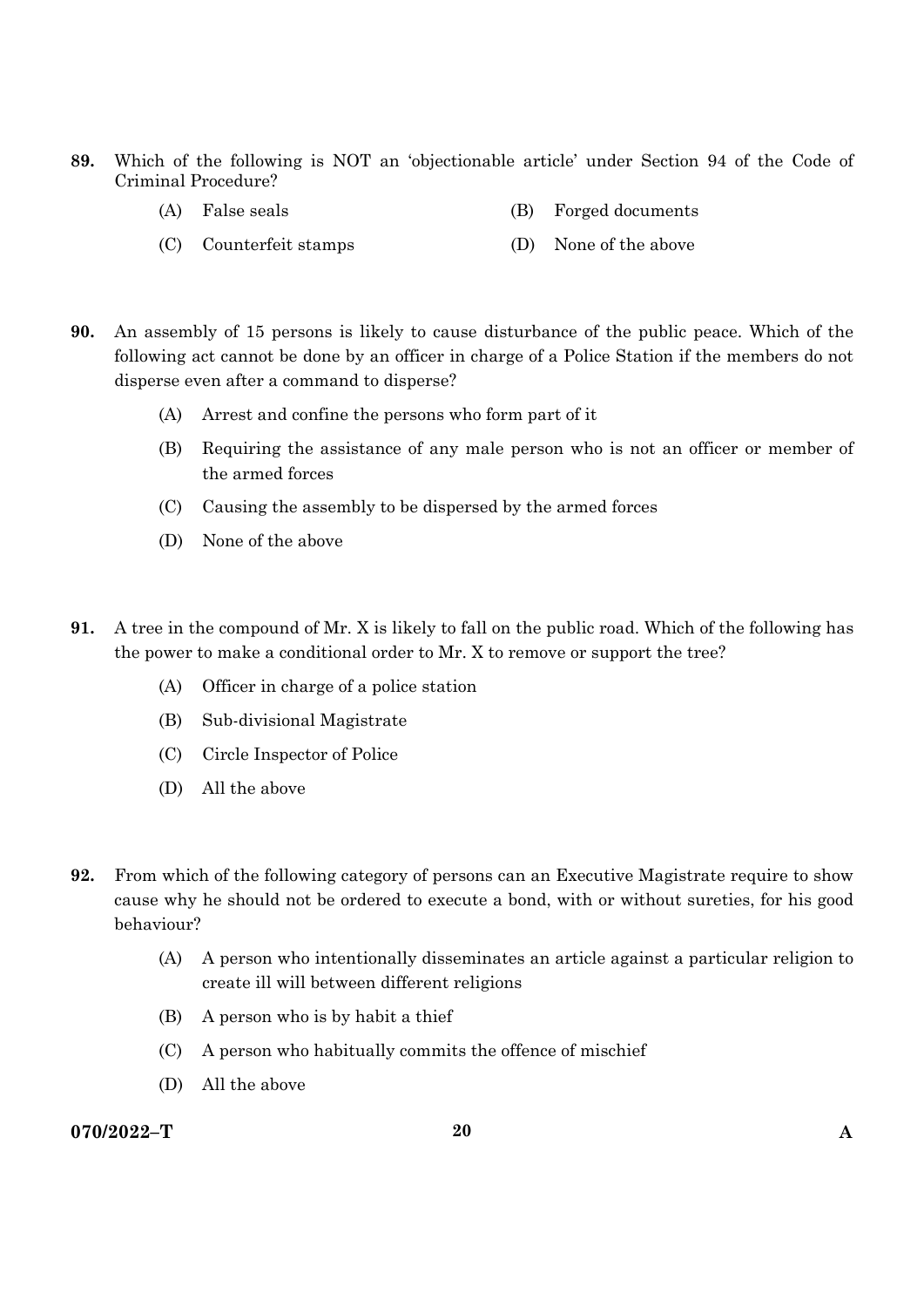- **93.** In which of the following situation, is the dead body forwarded to the nearest Civil Surgeon for examination?
	- (A) When the case involves suicide by a woman within seven years of her marriage
	- (B) When a person is killed by an animal
	- (C) When a person's death is caused by machinery
	- (D) All the above
- **94.** The maximum period for which a Magistrate may authorize the detention of an accused person otherwise than in police custody beyond fifteen days, when the investigation relates to an offence punishable with imprisonment up to seven years, is :
	- (A) Ninety days (B) Seventy days
	- (C) Unlimited (D) None of the above
- **95.** Which of the following statements are correct?
	- (i) Ramsar Convention was held in Iran during 1971
	- (ii) World Wet Land Day is celebrated on  $2<sup>nd</sup>$  February every year in connection with the Ramsar Convention
	- (iii) The largest Ramsar Convention site in Kerala is Ashtamudi Lake
	- (iv) The smallest RamsarWet Land site in India is Renuka wetland.
	- (A) (i), (ii), (iii) and (iv) are correct
	- (B) (i), (ii) and (iii) are correct
	- (C) (i), (ii) and (iv) are correct
	- (D) (ii), (iii) and (iv) are correct

**96.** The first CRZ notification was issued under ———————— Act in the year —————

- (A) Forest Consideration Act, 1980 and 1991
- (B) Environmental Protection Act, 1986 and 1991
- (C) Disaster Management Act, 2005 and 2011
- (D) Kerala Forests (Vesting and Management of Ecologically Fragile Lands) Act, 2003 and 2008

**21**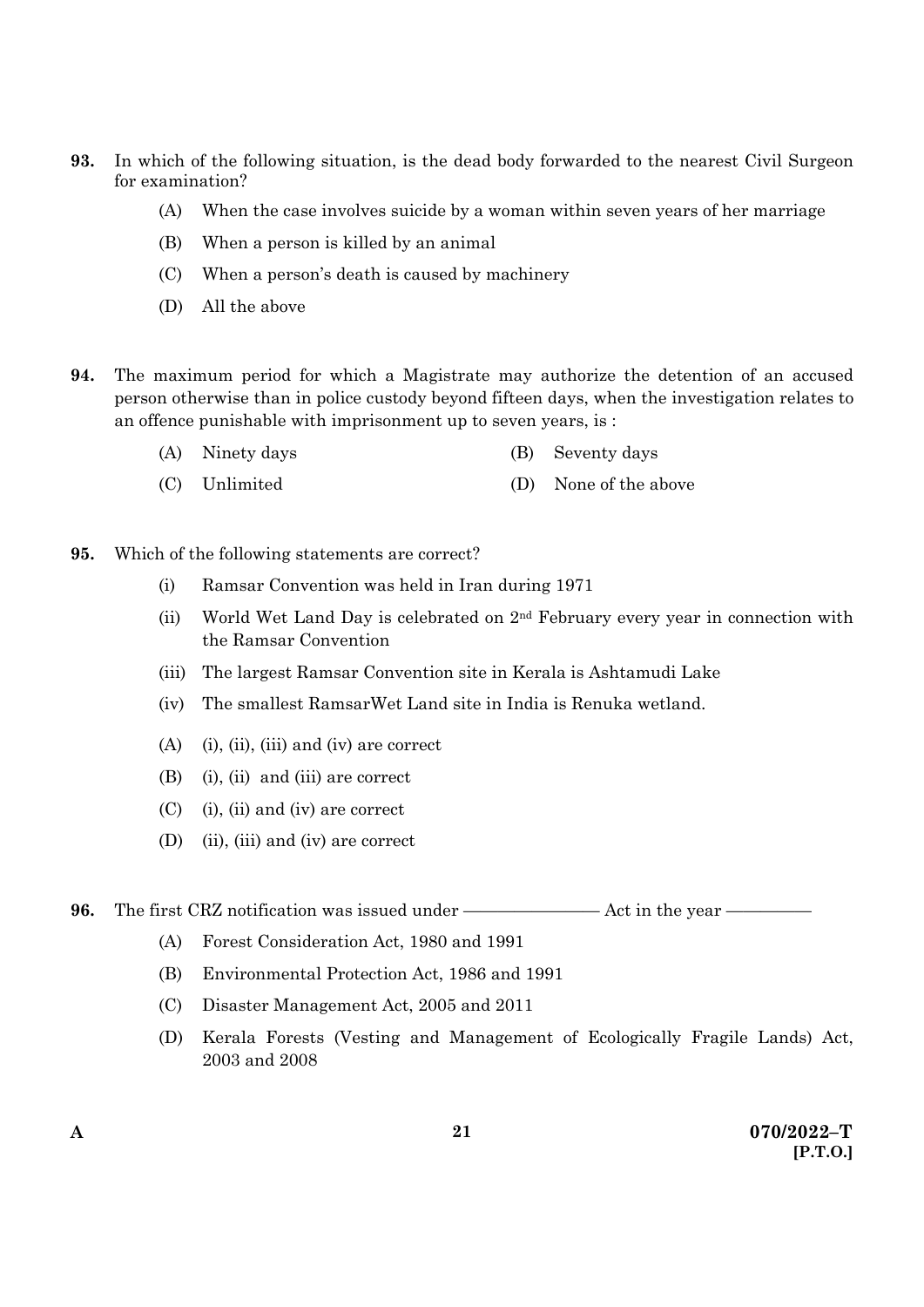- **97.** Land Acquisition and Land conservancy are dealt under the following doctrines respectively :
	- (A) Doctrine of Eminent Domain and Doctrine of Public Trust
	- (B) Doctrine of Public Trust and Doctrine of Eminent Domain
	- (C) Doctrine of Waiver and Doctrine of Public Trust
	- (D) Doctrine of Eminent Domain and Doctrine of Estoppel
- **98.** As per the Kerala State Disaster Management Plan 2016, the order severity of disasters in ascending order of extent of susceptible area is -
	- (A) Land slide > Flood > Drought (B) Flood < Drought < Land slide
	- (C) Drought > Land slide > Flood (D) Drought < Land slide < Flood
- **99.** By Section 135 A of the Representation of the people Act 1951 ————— is an offence and is punishable with imprisonment for a term which shall not be less than One year, but which may extend to three years and with fine.
	- (A) Canvasing near polling station
	- (B) Misconduct at the polling station
	- (C) Removal of Ballot paper from polling station
	- (D) Booth Capturing
- 100. The Election Commission of India may nominate —————— who shall be an officer of Government to watch the conduct of Election or elections in a constituency or a group of constituencies.
	- (A) Returning Officer (B) Electoral Registration Officer
		-
	- (C) Observer (D) District Election Officer
		-

**070/2022–T 22 A** 

 $\overline{\phantom{a}}$  , where  $\overline{\phantom{a}}$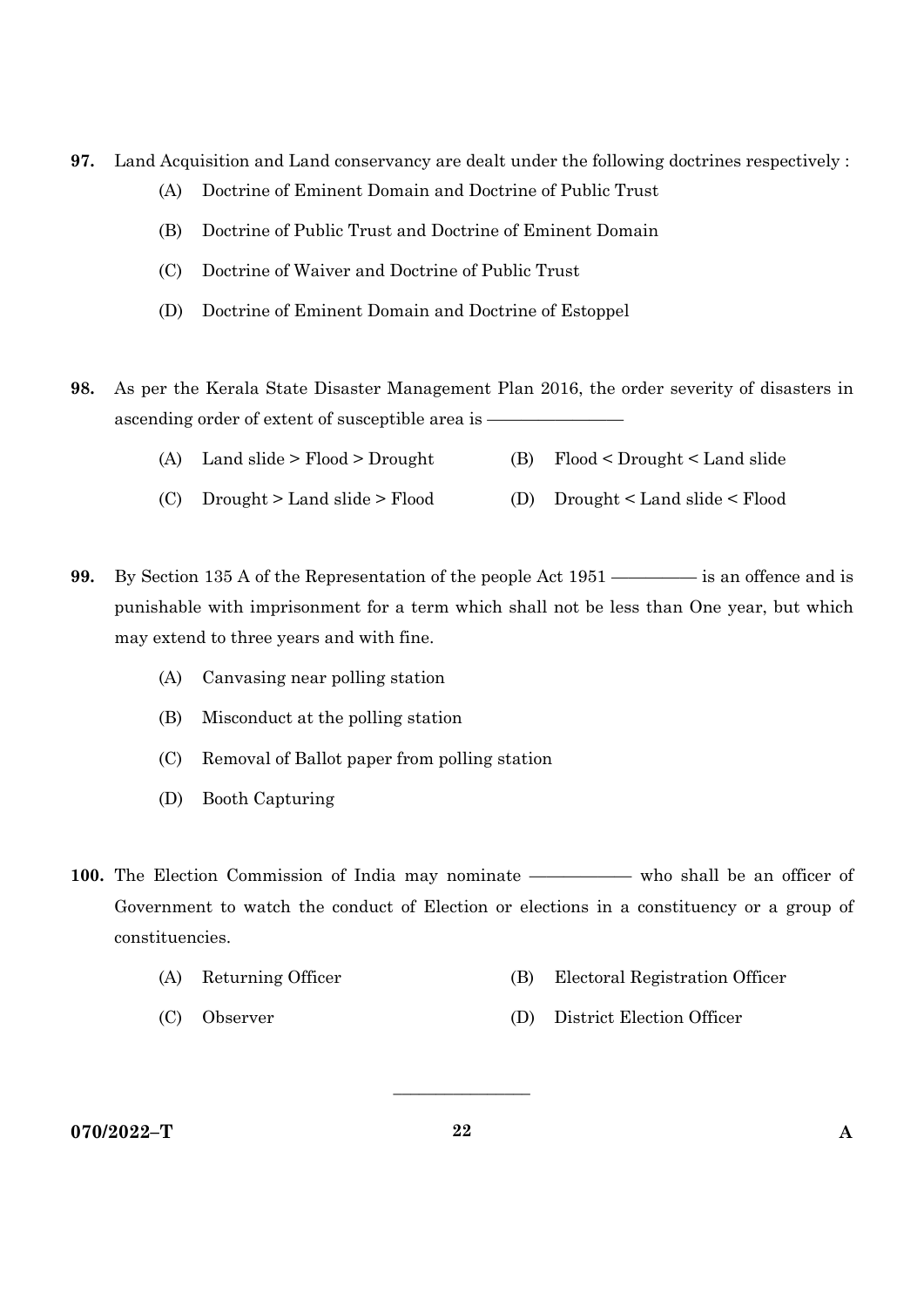# **SPACE FOR ROUGH WORK**